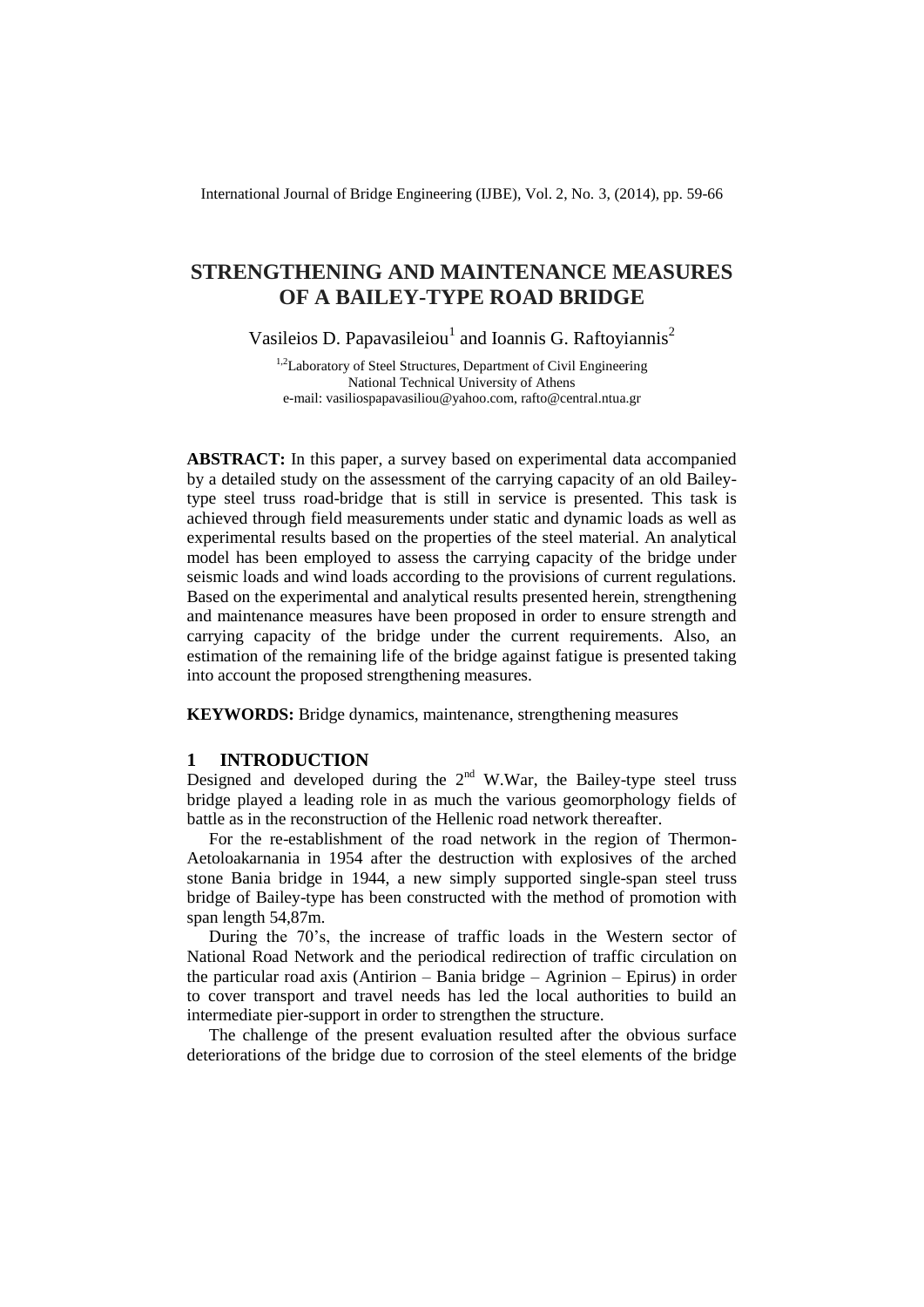as well as the deck. The problems which resulted at the phase of in-situ inspection are lack of constructional and maintenance data regarding the intermediate pier-support.



*Photo 1.* The Bania bridge up to 1986



*Photo 2.* The Bania bridge in its present form

The measured dimensions of cross-sections of the truss members were certified by a similar study [1]. The particular structures have been designed to accommodate passage of military vehicles for temporary use under controlled conditions. The extensive and non-verified use of such bridges due to the passage of heavy vehicles increases the danger of failure due to fatigue.

## **2 BRIDGE DESCRIPTION**

The steel truss bridge of Bailey-type was named after the team head British engineer Sir Donald Bailey. It constitutes from elements assembled with bolts and can cover either single or multiple spans.

Each frame has length of 3,048m with cross-section as shown in Fig. 1 and it has four holes at its edges where connection with neighboring frames is done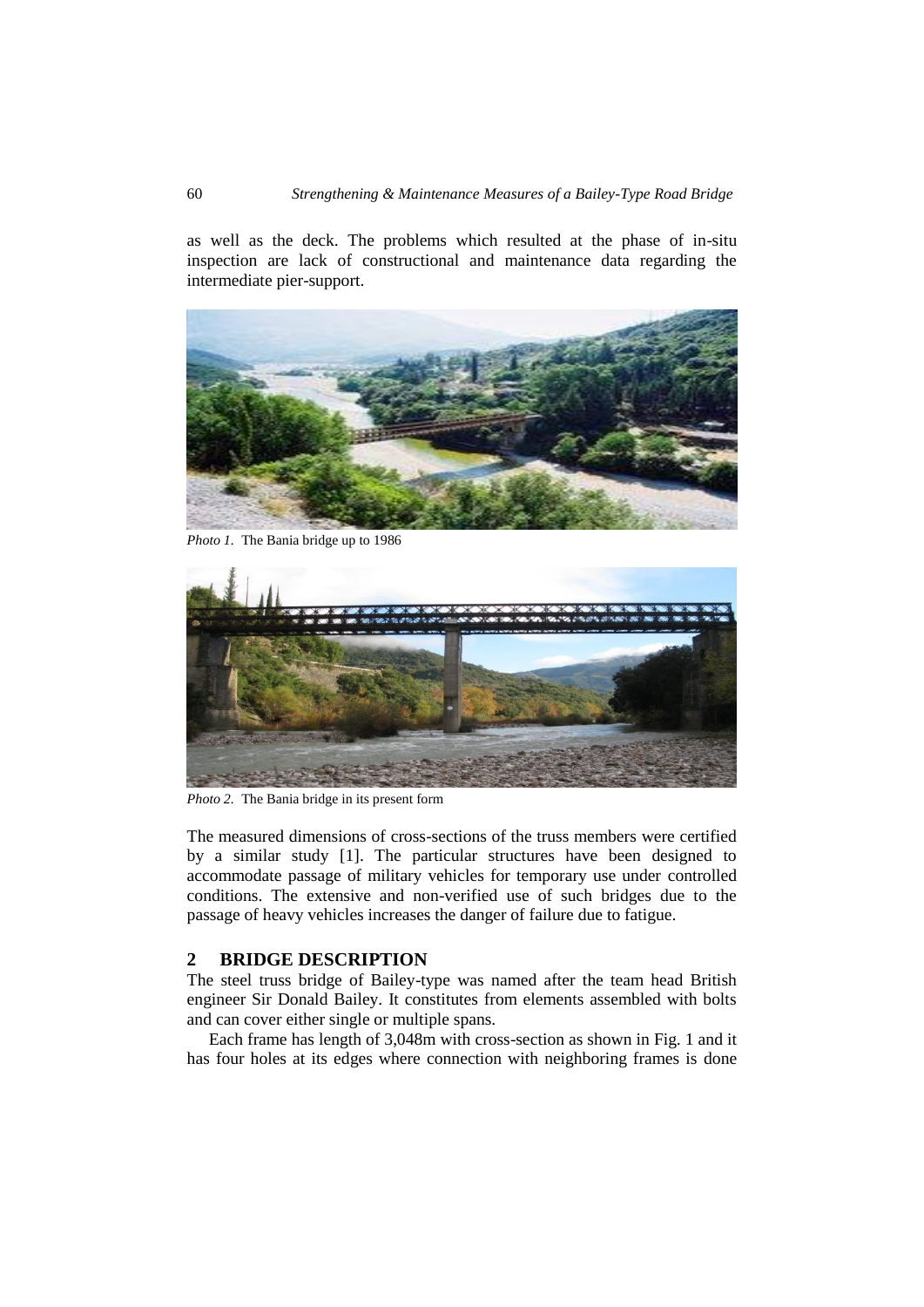#### Papavasileiou V, Raftoyiannis IG 61

with bolts. The Bania bridge in Thermon - Aetoloakarnania is characterized as a triple-double truss-frame since it is constitutes from two complex truss beams with three lines of frames at width and two lines at height each (Fig. 2). The total span length is 54,87m covered by 108 such frames.

In order to support the deck and to distribute the traffic loads to the main truss beams, cross girders made from IPN profile have been used as shown in Fig. 3.



The transfer of loads from the deck to the main beams is through the cross girders. The deck is wooden with galvanized sheets of thickness 5mm. The weight per frame is 5.880kgr, which results to a total weight of the bridge 18 x 5.880 kgr = 105840 kgr or 1058,4 kN, and total mass of 107,8 kNsec<sup>2</sup>m<sup>-1</sup> considered in the dynamic analysis. The inertia properties of the main truss beams resulting from EC-3 is  $I_{\text{eff}} = 0.08895 \text{ m}^4$  according to eq(1).

$$
\mathbf{I}_{\text{eff}} = 0.5 \cdot \mathbf{A}_{\text{f}} \cdot \mathbf{h}_0^2 \tag{1}
$$

where  $A_f$  is the area of cross-section of each flange and it is 0,31 m<sup>2</sup>, while when calculated theoretically and with the use of software it is  $I_{\text{eff}} = 0.0833 \text{m}4$ . In the analysis the most unfavorable value  $I_{\text{eff}} = 0.0833 \text{m}^4$  has been used.

### **3 STRUCTURAL STEEL PROPERTIES**

Specimens have not been taken for this particular study due to practical and economical reasons since valuable results on the material with the same year of production and similar use before placement in local Pakistan are reported in a similar work [1]. The steel quality BS 968 is met in various forms at this time period of production in combination with the development of metal industry and it is used in the frames and the cross girders while for the rest elements it is used steel BS 15 [2].

| <b>Property</b>            | <b>Material</b> | Units | <b>Value</b> |
|----------------------------|-----------------|-------|--------------|
| E: elasticity modulus      | Steel BS 968    | GPa   | 206.8        |
| $f_{\rm v}$ : yield stress | Steel BS 968    | MPa   | 344          |
| $f_n$ : failure stress     | Steel BS 968    | MPa   | 540          |

*Table 1.* Properties for structural steel BS 968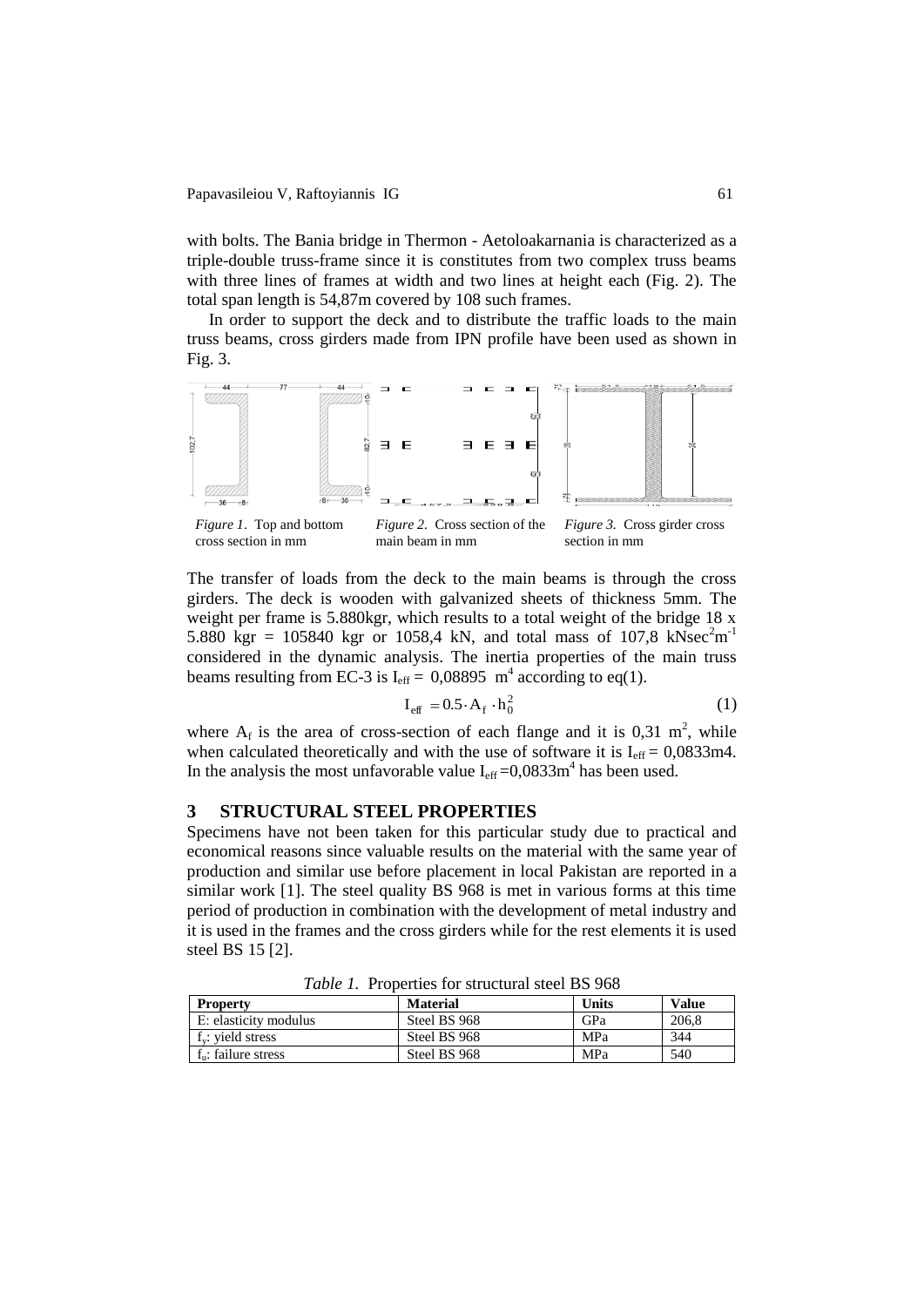The steel used in this bridge has presented deterioration and damage in various members as well as extensive corrosion.





*Photo 3.* Corrosion of steel *Photo 4.* Keystone damage

## **4 IN-SITU MEASUREMENTS AND QUALITY CONTROL**

The maximum deflection of a simply supported beam under uniform load is given by:

$$
w_{max} = \frac{5}{384} \cdot \frac{p \cdot \ell^4}{EI} \tag{2}
$$

where  $\ell$  is the length of the beam = 54,864 m

p is the uniform load =1058,4kN/54,864m=19,29 kN/m

EI: is the bending stiffness= $206,8$  GPa $*0,0833$ m<sup>4</sup>.

and hence

$$
w_{max} = \frac{5}{384} \cdot \frac{19,29 \cdot 54,864^4}{206,8 \cdot 0,0833} = 0,132 m = 132 mm
$$
 (3)

On site measurements of the maximum deflection due to bending with the use of geodetic instruments resulted 34mm. This means that, after erection of the intermediate support, the bridge has been elevated and then was left to rest on the bearing, so that the initial deflection was decreased by 98mm. Taking into account the effect of initial slippage  $e_0$ .

$$
e_o = \frac{0.5 \cdot L \cdot \delta_o}{h \cdot \cos \alpha} \tag{4}
$$

it has been calculated that the maximum bending deflection was finally decreased by  $w_M + e_0 = 123$  mm.



*Photo 5.* Intermediate support detail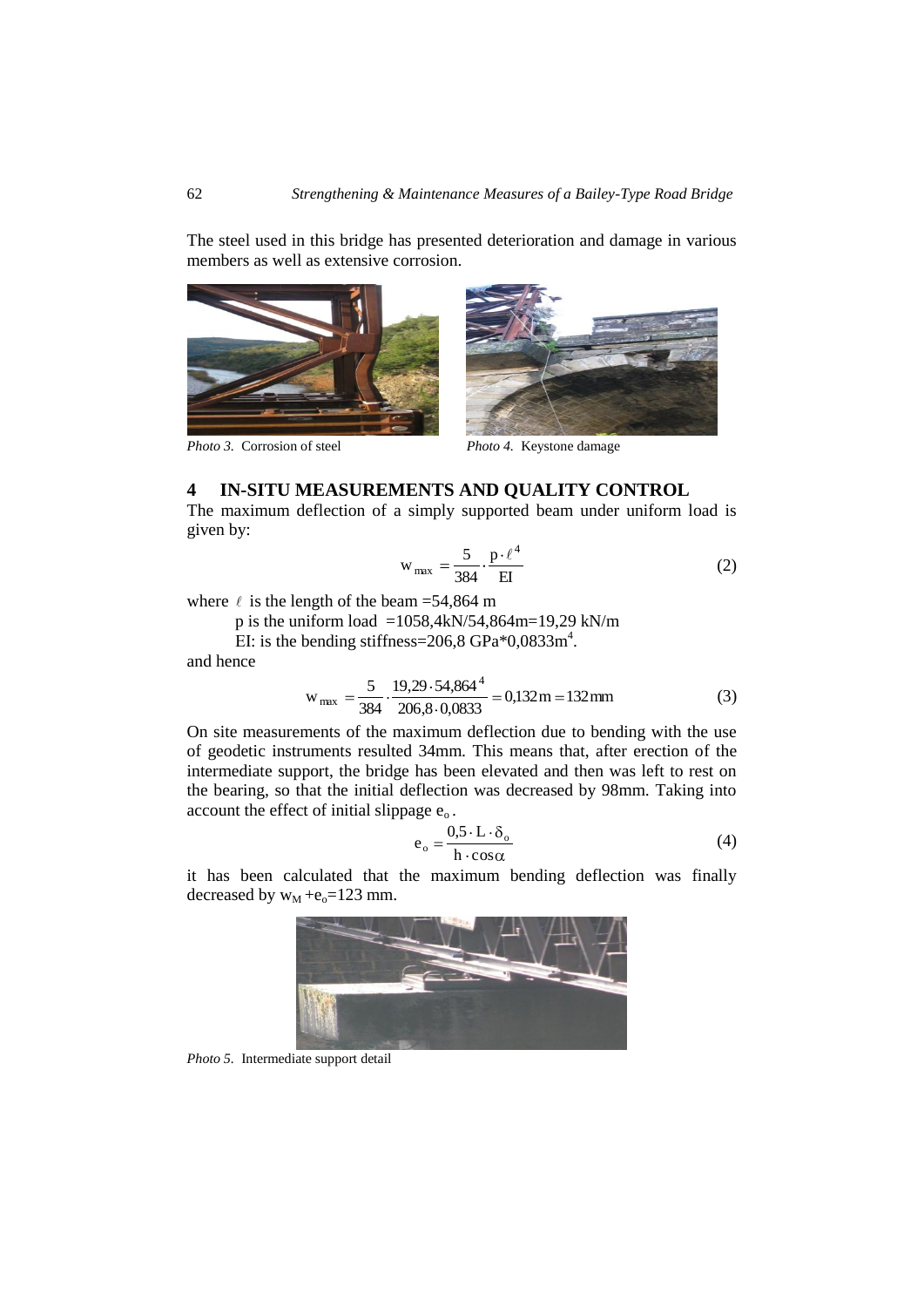Papavasileiou V, Raftoyiannis IG 63

Considering the simply supported beam as a single degree-of-freedom oscillator the first (fundamental) eigenfrequency results from eq (5)

$$
f_1 = \frac{1}{2\pi} \left(\frac{\pi}{L}\right)^2 \sqrt{\frac{EI}{m}}
$$
\n<sup>(5)</sup>

where m=(1058,4kN / 9,81 m/sec<sup>2</sup>) / 54,864m = 1,967 kNm<sup>-2</sup>sec<sup>2</sup>. The computed value is  $f_1 = 1,545 \text{ sec}^{-1}$ .

It was not possible to setup instrumented dynamic measurements on site. For this reason and in order to validate the reliability of the model in which beam elements have been used, instrumented measurements have been performed on a similar simply supported bridge with length 18,29 m regarding free oscillation as well as the Frequency Response Function. From these measurements, a time history response has been obtained which was then applied on the FE model via the Sap2000 FE software. The correlation of the results of the real structure and the FE model was excellent.

### **5 NUMERICAL RESULTS**

In order to validate the analytical results, a numerical model has been developed in which the same loading was applied so that the improved behavior of the bridge after placement of the intermediate support can be evaluated. Besides the classical static and dynamic analyses, resulting the basic load combinations ULS and SLS, analyses with one moving load of class group 12 passing through both models as well as three moving loads of class group 12 according to the current code provisions have been performed [3,4].



*Photo 6.* The triple-double Bania bridge *Photo 7.* Finite element model of the bridge

Numerical analyses have also been performed in two bridge models, one simply supported and a second with two spans. Imperfections or damages in the analysis of the single span bridge were not taken into account since the main goal was not to evaluate the structural behavior of the bridge before 1986 for which no information was available. All structural damages were assumed to occur after the placement of the intermediate support. Extensive corrosion of the structure is obvious in all members and its extent is not possible to be assessed by visual inspection. In the evaluation of the results, the effect of the corrosion was based on reliable experimental measurements [5].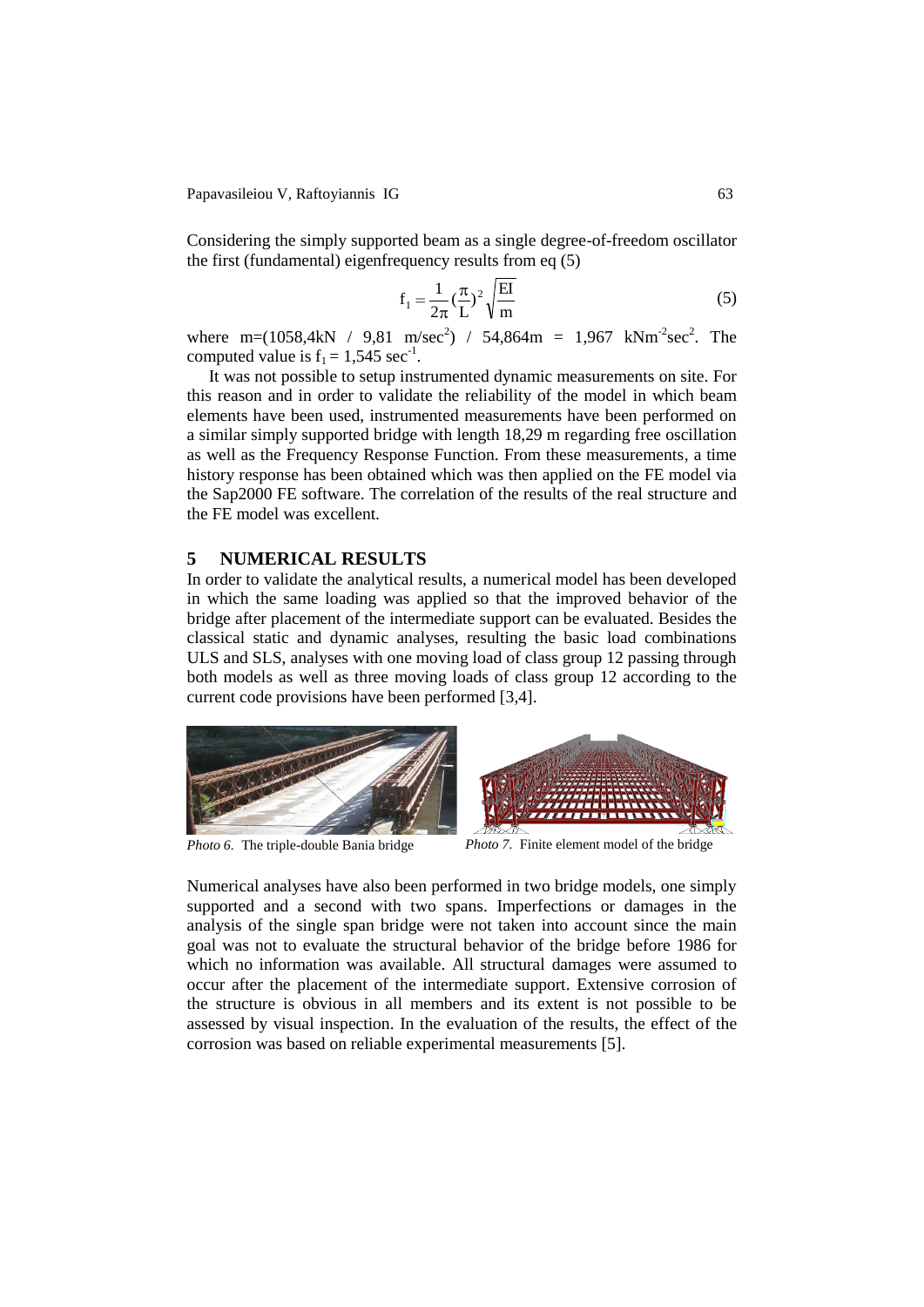From the analyses of the two models, the fundamental eigenfrequency and eigenvector are determined, i.e.,  $T_1 = 0.664 \text{ sec } (f_1 = 1.51 \text{ sec}^{-1})$  for the case of single span simply supported bridge with theoretical value 0,647 sec (2,5% error) while for the two span bridge with intemediate support it is  $T_1=0.248$  sec.

The fundamental eigenshapes resulted from the analysis of the two models are shown in Figs 4 and 5, respectively.





*Figure 4.* Fundamental eigenshape of 1-span *Figure 5.* Fundamental eigenshape of 2-span

The effectiveness of intermediate support placement becomes more clear by observing the following diagrams.





*Figure 6.* Dynamic response for 1 vehicle pass *Figure 7.* Dynamic response for 3 vehicles pass



*Figure 8.* Acceleration diagram for 3 vehicles pass

From the load combinations including the effect of wind loading, it resulted no high stress values capable to cause failure or serviceability issues.

For the control of strength against fatigue in this particular type of structure, the main points of interest [6] are the connection points of the vertical stands to the bottom flange of the frames as well as the holes to which the horizontal stiffening members are connected. The evaluation of fatigue strength for this particular bridge is imperative since the policy of equitable use refers to short time operation and under continuous supervision [7].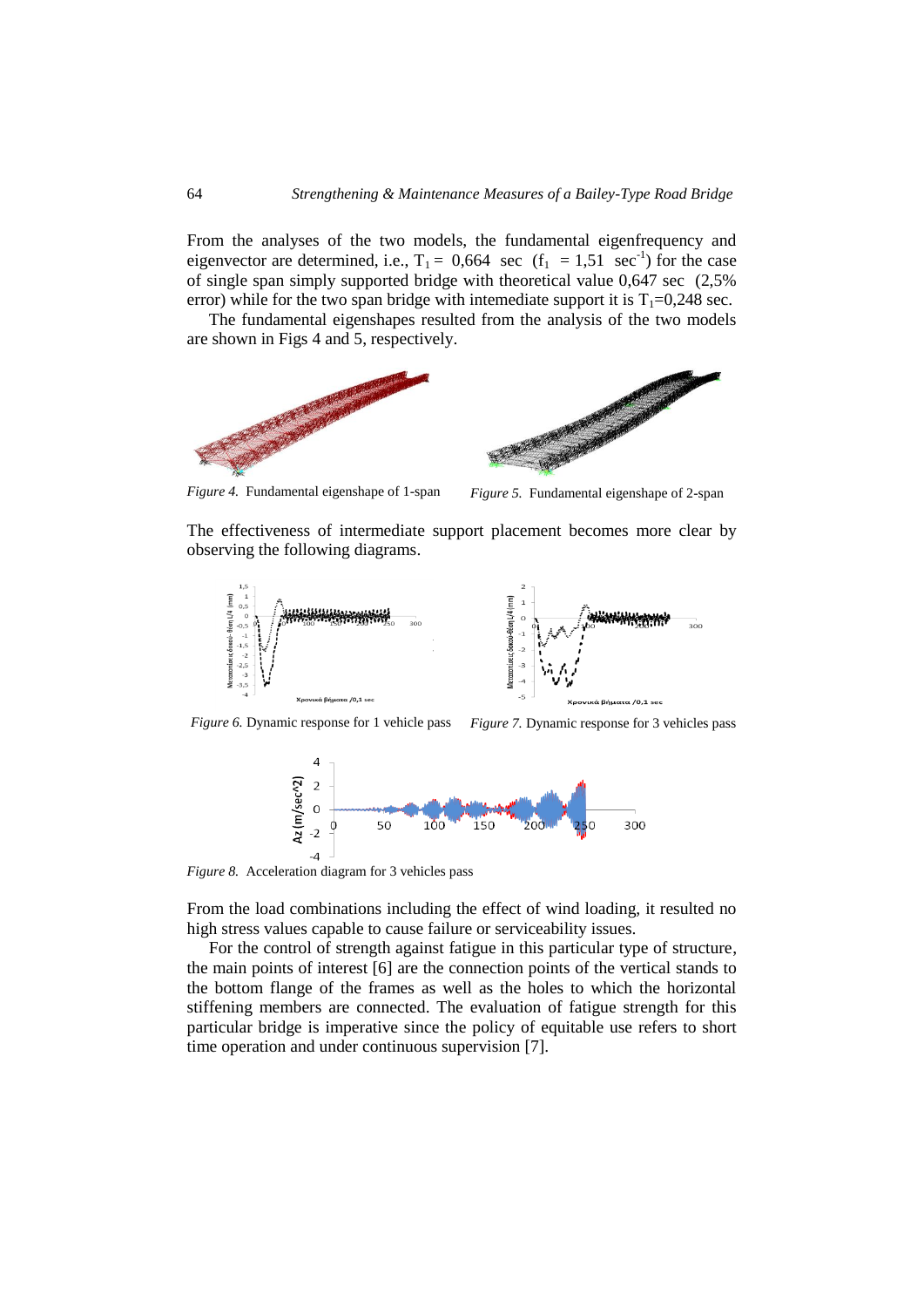The fatigue detail for the vertical stands and for the holes to which the horizontal stiffening members are connected is determined to be 100.

The number of vehicles that are passing annually through the particular bridge classifies the structure into traffic category 4 that is 0,05\*106, while the life duration from the erection time is 60 years. The check against fatigue is done according to the criteria given by eqs (6) and (7) and it resulted that for equitable use as well as overloading conditions, the bridge does not suffer any problems due to fatigue

$$
\gamma_{\text{Ff}} \cdot \Delta \sigma_{\text{E}_2} \le \frac{\Delta \sigma_{\text{c}}}{\gamma_{\text{Mf}}} = \frac{90}{1,15} = 78,26 \text{ where } \gamma_{\text{Ff}} = 1,0 \text{ and } \gamma_{\text{Mf}} = 1,15
$$
 (6)

$$
\gamma_{\text{Ff}} \cdot \Delta \tau_{E_2} \le \frac{\Delta \tau_c}{\gamma_{\text{Mf}}} = \frac{75}{1,15} = 65,22 \text{ where } \gamma_{\text{Ff}} = 1,0 \text{ and } \gamma_{\text{Mf}} = 1,15
$$
 (7)

 $E_2 = \lambda \cdot \varphi_1 \cdot \Delta \sigma_p$  where  $\varphi_1 = 1$  (dynamic factor for road bridges) (8)

$$
\Delta \tau_{E_2} = \lambda \cdot \varphi_2 \cdot \Delta \tau_p \quad \text{where } \varphi_2 = 1 \text{ (dynamic factor for road bridges)} \tag{9}
$$

## **6 MODELING CONSIDERATIONS**

However, the ideal conditions described in the finite element model and the current regulation are not possible to take into account all the imperfections and structural damages that may influence the operation of the bridge structure. This requires also experimental verification for numerous cases checked against normal use. Evaluating the full structure including the foundation and abutments as well as the superstructure, damages were detected at the bearing positions of the bridge since it rests on stone abutments where a concrete plate has been placed to facilitate the support of the bridge. In both abutments, damage has been detected in the keystone of the arches most likely due to heavy vehicles, which when entering and leaving the bridge cause impact phenomena. During the inspection, it was detected that a small number of frames has suffered damages due to the collision of vehicles on the vertical stands as well as buckling.

A full raw of bolts is missing at the connection of to the first line of frames. The cross-girders fasteners are relaxed because of cyclic loading. Oxidation of the bridge structure is extensive and deep in all structural elements. During the effort of surface scratching with a metal brush it was not possible to detect clean steel. Because the big height of the frame and the connection detail between secondary beams and the deck, the vertical stiffeners have not been inspected in detail but only visually with the aid of photographs. Also, the intermediate support bearings do not fully conform to the instructions of the manufacturer handbook [3] since the item required to achieve pinned support conditions is missing. All the above findings render enough difficulty to create a reliable model.